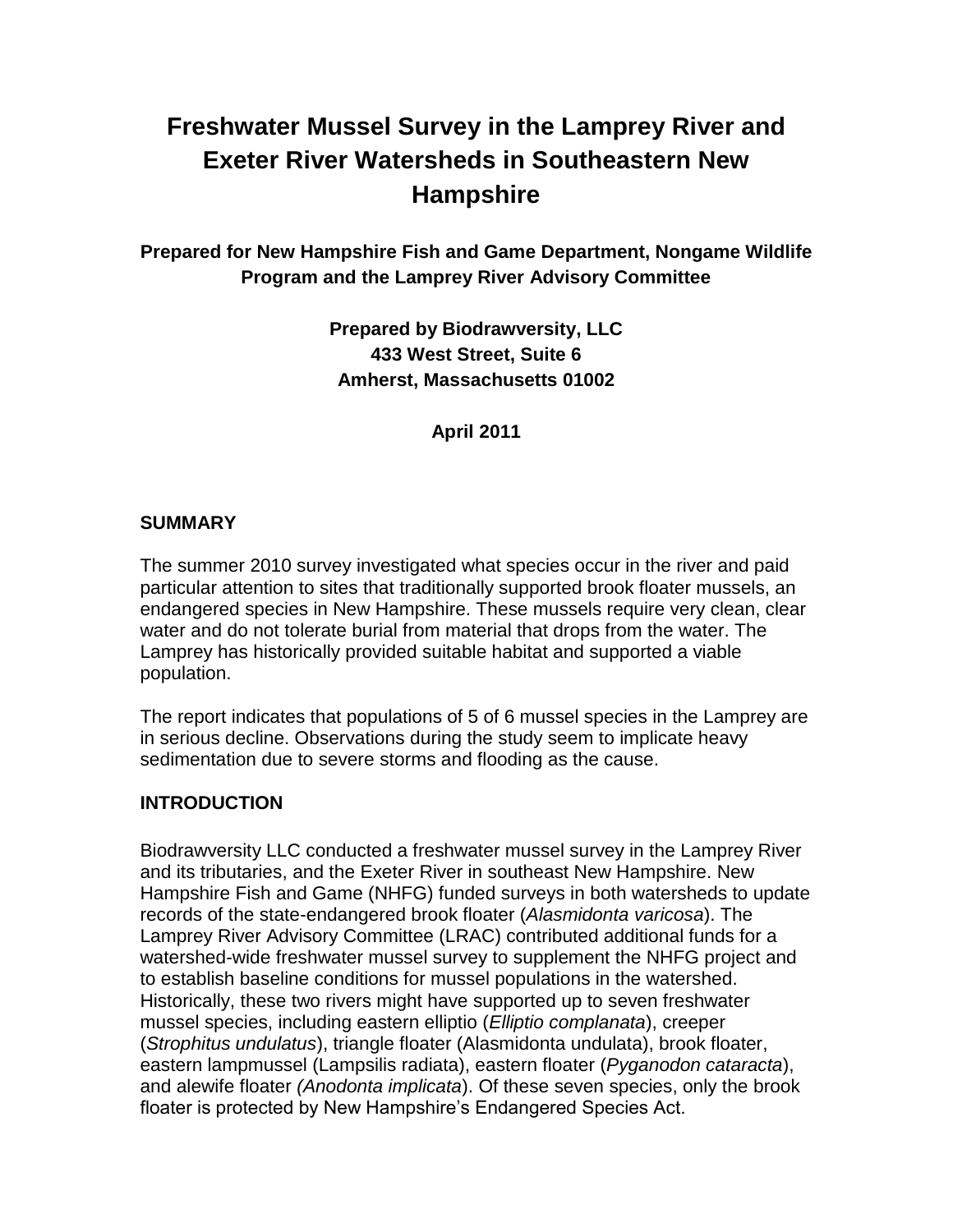Freshwater mussels are important to the ecology of aquatic ecosystems and are also important indicators of ecosystem health (Nedeau 2008). Abundant and species-rich mussel assemblages might indicate good water quality, optimal physical habitat, and healthy and diverse native fish assemblages. The loss or decline of mussel species might indicate chronic problems such as poor water quality, loss of host fish, or habitat alteration. Unfortunately, the loss or decline of mussel species appears to be a common theme in streams and rivers throughout North America, and New Hampshire's rivers are no exception. Because mussels are long-lived animals (15 to >50 years), it is often difficult to detect population trends without careful long-term monitoring, and, therefore, it is also difficult to know when to raise concern and set priorities for protection. People had already raised concern about brook floater populations in the Exeter River and Lamprey River; this survey was considered a last-ditch effort to find the species in the Exeter River, and was a long-overdue resurvey of the Lamprey River's brook floater population.

#### **The Brook Floater**

The brook floater, which might be the most habitat-specific and sensitive mussel species in New England, appears to be on a trajectory toward extirpation in at least half of its native rivers in New Hampshire. In New Hampshire, brook floaters occur in the Connecticut and Merrimack Rivers and in coastal watersheds. Of the ten rivers where brook floaters have been found in the last three decades, only three (Suncook, Soucook, and Blackwater Rivers) might support viable populations. Historically, they may have been more widely distributed in New Hampshire, but they might have been eliminated from some watersheds during the first three centuries following European settlement (prior to the 1980s) before thorough mussel surveys were ever conducted. Prior to this survey, the brook floater was thought to be nearly (if not already) extirpated in the Exeter River, and its populations were fragmented and highly vulnerable in the Lamprey River.

The brook floater is one of the most endangered freshwater animals in northeastern North America. Outside of New Hampshire, it is listed as Endangered in Massachusetts and Connecticut; Threatened in Vermont, Maine, and New York; and extirpated in Rhode Island (Nedeau 2008). With few exceptions, qualitative surveys throughout the Northeast have generally demonstrated low population densities, fragmented distribution, limited or no evidence of recruitment, declining populations, and poor condition of individuals (i.e., excessive shell erosion). Biologists in the Northeast—from Maryland to New Brunswick—have all expressed concerns about the brook floater in the last decade for similar reasons and there is growing consensus that federal protection might be justifiable. There is an urgent need to identify where populations occur, assess population viability, identify environmental factors that are affecting known populations, and develop and implement protection and restoration strategies.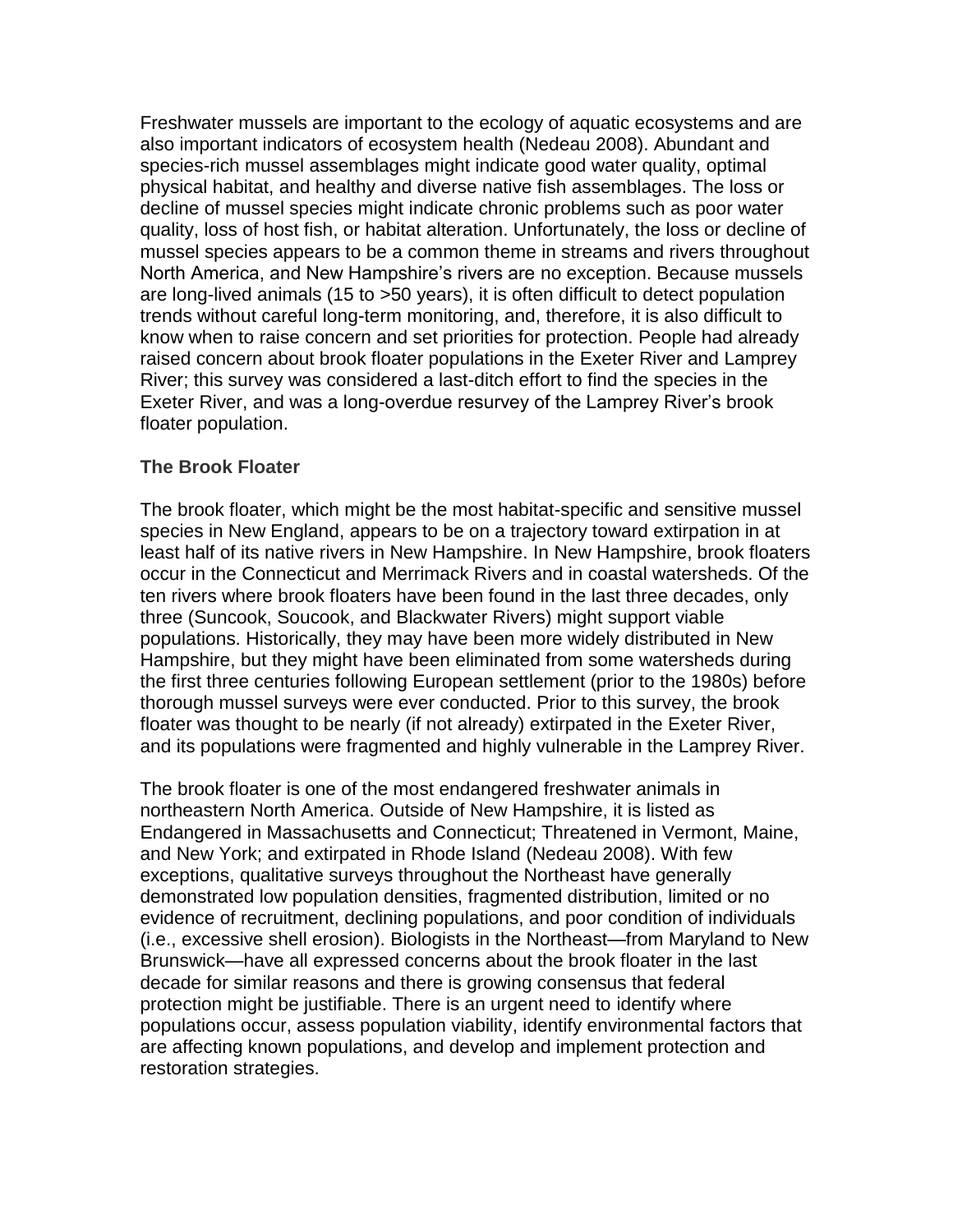Brook floaters inhabit streams and rivers of varying sizes in shallow water, low to moderate flow velocities, and stable substrates. In fast water, they will often be found clustered in hydraulic refugia such as behind boulders and along streambanks. The brook floater never occurs in lakes or ponds, but may inhabit the upstream ends of small impoundments created by lowhead run-of-river dams. Like most other mussel species, the brook floater is rare or absent in headwater streams and high-gradient river reaches that are prone to scour. It is frequently found in streams with low calcium levels, low nutrients, and good water quality.

Like other native mussel species, the larval phase of a brook floater, called a glochidia, is an external parasite on fish. The parasitic phase is essential for larval development and is also the period of a mussel's life cycle when longdistance dispersal may occur. Laboratory studies indicate that the brook floater is a host generalist. Glochidia are capable of transforming on a variety of host fish species: longnose dace (*Rhinicthys cataractae*), blacknose dace (*Rhinicthys atratulus*), golden shiner (*Notemigonas chrysoleucas)*, pumpkinseed sunfish (*Lepomis gibbosus*), yellow perch (*Perca flavescens*), tessellated darter (*Etheostoma olmstedi*), margined madtom (*Noturus insignis*), and slimy sculpin (*Cottus cognatus*) (Barry Wicklow, Saint Anselm College, unpublished data). Given its large number of widely distributed host fish, the brook floater's rarity is likely due to aspects of its biology and ecology that are unrelated to host availability, such as sensitivity to water quality or habitat conditions. The brook floater has a unique tendency to gape (relax its adductor muscles and open its valves) when removed from the sediment, making it vulnerable to predators, tissue damage, and desiccation. It is not known how this trait might contribute to its sensitivity and rarity.

Its populations are often restricted to river segments occurring in relatively undisturbed areas of watersheds, often upstream of urban areas, suggesting that it may be sensitive to many of the stressors present in developed watersheds. Stream fragmentation resulting from dams, causeways, impoundments, channelization, and inhospitable stream segments results in fragmented populations. Many populations have such low densities that there is a high risk of extirpation from stochastic demographic or environmental events. Brook floaters in New Hampshire have very small linear ranges within rivers, which makes them especially vulnerable to human impacts.

### **STUDY SITES**

Mussel surveys were confined to the mainstem Exeter River (six sites) and the Lamprey River watershed with much emphasis on the Lamprey River in Epping and Lee where brook floaters historically occurred. In the Lamprey River watershed, surveys were also conducted in the Piscassic River, North River, Hartford Brook, North Branch River, Little River, and Pawtuckaway River. A total of 31 "sites" were surveyed, but some of these were long continuous surveys covering 0.5-3.0 miles of habitat and lasting as long as 24 person-hrs per "site".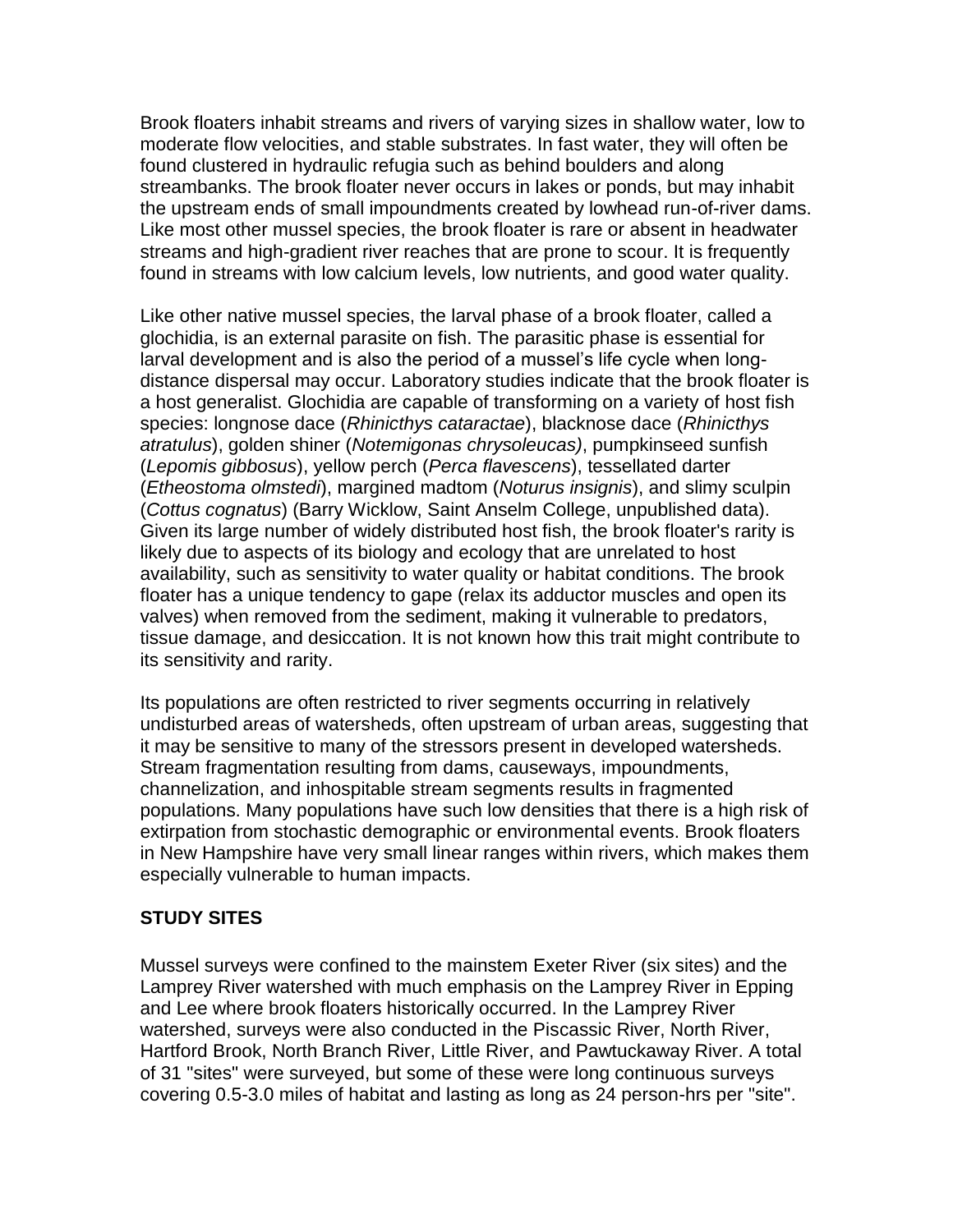These types of continuous, long-duration surveys are the best way to document the distribution of highly fragmented populations of rare species, but the tradeoff is that fewer sites can be surveyed within an allotted amount of time. Site selection was based on where brook floater were historically known to occur (if known), with additional sites selected based on habitat suitability and access. Much of the focus was on finding brook floater, and, therefore, unsuitable impoundments and lakes were not surveyed. Streams considered too small for brook floater were often surveyed to determine if eastern pearlshell (*Margaritafera margaritafera*) existed in the watershed, but small high-gradient headwater streams were not surveyed because mussels typically do not occur in these systems.

## **METHODS**

- Two biologists worked together at all times to conduct snorkel surveys of the Lamprey River and Exeter River. One person conducted snorkel surveys in tributaries of the Lamprey River. Surveys were conducted on 11 days between July 22 and September 1, 2010. Five people took part in the surveys, led by either Ethan Nedeau or Jeff Cole of Biodrawversity.
- All surveys were timed; survey times ranged from 15 minutes at sites with no potential mussel habitat, to 24 person-hrs (12 hrs x 2 people) in long continuous stream sections. Actual survey times (minus time for set-up, moving between sites, recording data, and rest stops) were recorded so that catch-per-unit-effort (CPUE) could be accurately computed.
- Surveys were adaptive; more time was spent in suitable habitats and where target species were encountered. Surveyors passed relatively quickly through unsuitable habitats such as deep deadwater sections (such as upstream of the Wadleigh Falls Dam) or sections with very high gradient.
- Surveyors recorded precise counts for uncommon mussels and either counted or estimated abundance of common species; only eastern elliptio was common enough to preclude exact tallies although accurate counts of elliptio were recorded in two long stream reaches. CPUE statistics were computed for each species at each survey site.
- Originally, we had intended to include quantitative surveys using quadrats or transects in areas where brook floaters were at higher densities. Limited substrate excavation was also going to be conducted to detect juvenile mussels. However, extremely low encounter rates precluded use of quantitative methods, and instead, we only conducted qualitative surveys to attempt to detect as many animals as possible.
- Shell length and shell condition of brook floaters were recorded to assess age structure, recruitment, and shell condition. All brook floaters were photographed to keep a digital record of shell condition. We also recorded microhabitat (depth, substrate, flow conditions) and a GPS location of each brook floater encountered during the survey.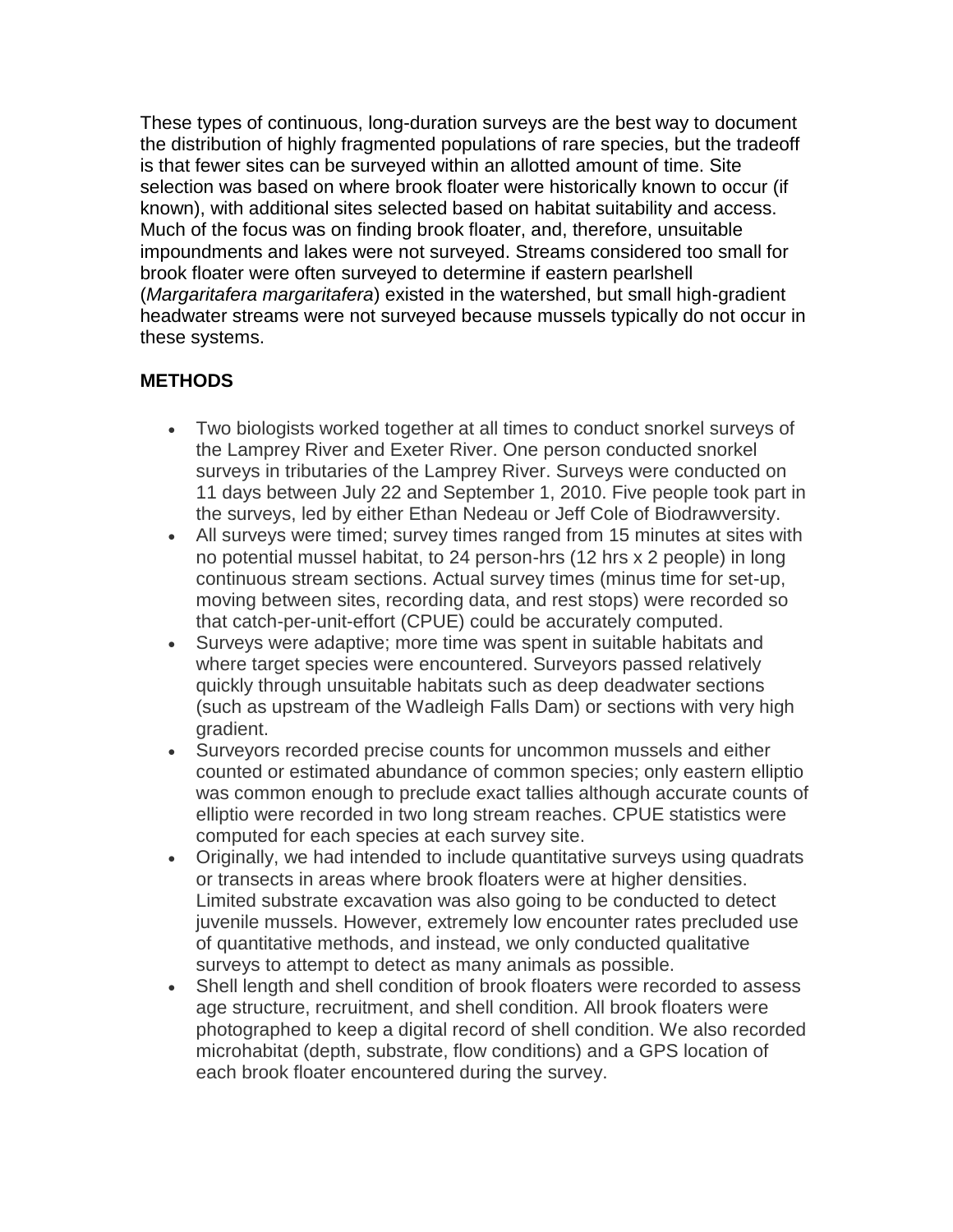- At all survey sites, general habitat parameters were noted, including substrate, flow, river depth and width, major channel features, aquatic vegetation, and adjacent land use. Representative habitat photographs were taken at all sites. Presence and species of snails were noted at many of the survey sites.
- Spatial data were entered into GIS (ArcGIS 9.2). Relevant datalayers (orthophotos, hydrography, land use, etc.) were included in the GIS analysis.

## **RESULTS**

#### **1. Species Assemblage and Relative Abundance**

Six mussel species were found during the survey, including (in order of abundance) eastern elliptio, eastern lampmussel, triangle floater, brook floater, creeper, and eastern floater. Of these, only three species were found in the Exeter River, including several thousand eastern elliptios, approximately 350 eastern lampmussels, and six triangle floaters. All six surveyed tributaries of the Lamprey River supported mussels, but collectively, only three species were found including approximately 350-400 eastern elliptios, seven triangle floaters, and two eastern floaters. In the Lamprey River, where most of the survey effort was focused, five species were found including high densities of eastern elliptios, approximately 40 eastern lampmussels, 30 triangle floaters, 11 brook floaters, and four creepers.

#### **2. Species Summaries**

**Eastern Elliptio**: This species was present in all of the waterbodies surveyed for this report and greatly outnumbered all other species. Although precise tallies were not always recorded, counts were recorded for two long reaches of the Lamprey River and it outnumbered all other species combined by 400:1. Both the Lamprey River and Exeter River contained high densities of this species. All size classes of eastern elliptio were present in both the Lamprey River and Exeter River, perhaps slightly biased toward smaller animals, suggesting high level of recruitment with some evidence of limited longevity or high adult mortality rates. Relatively low numbers were found in Hartford Brook, Pawtuckaway River, and North Branch River. Overall, there was strong evidence of viable eastern elliptio populations throughout the Lamprey River and its larger tributaries, and the Exeter River.

**Eastern Lampmussel**: This species was present in the Lamprey River but occurred at low densities; approximately only 40 animals were found at seven of 12 survey "sites". Most animals (17) were found at Site 8 (L-8) during a relatively brief survey; eastern lampmussel CPUE at this site was 6.8 mussels/person-hr, which was nearly six times higher than it was at any other survey site in the Lamprey River. Elsewhere in the Lamprey River, the average CPUE for eastern lampmussels was only 0.49 mussels/person-hr, meaning that on average it took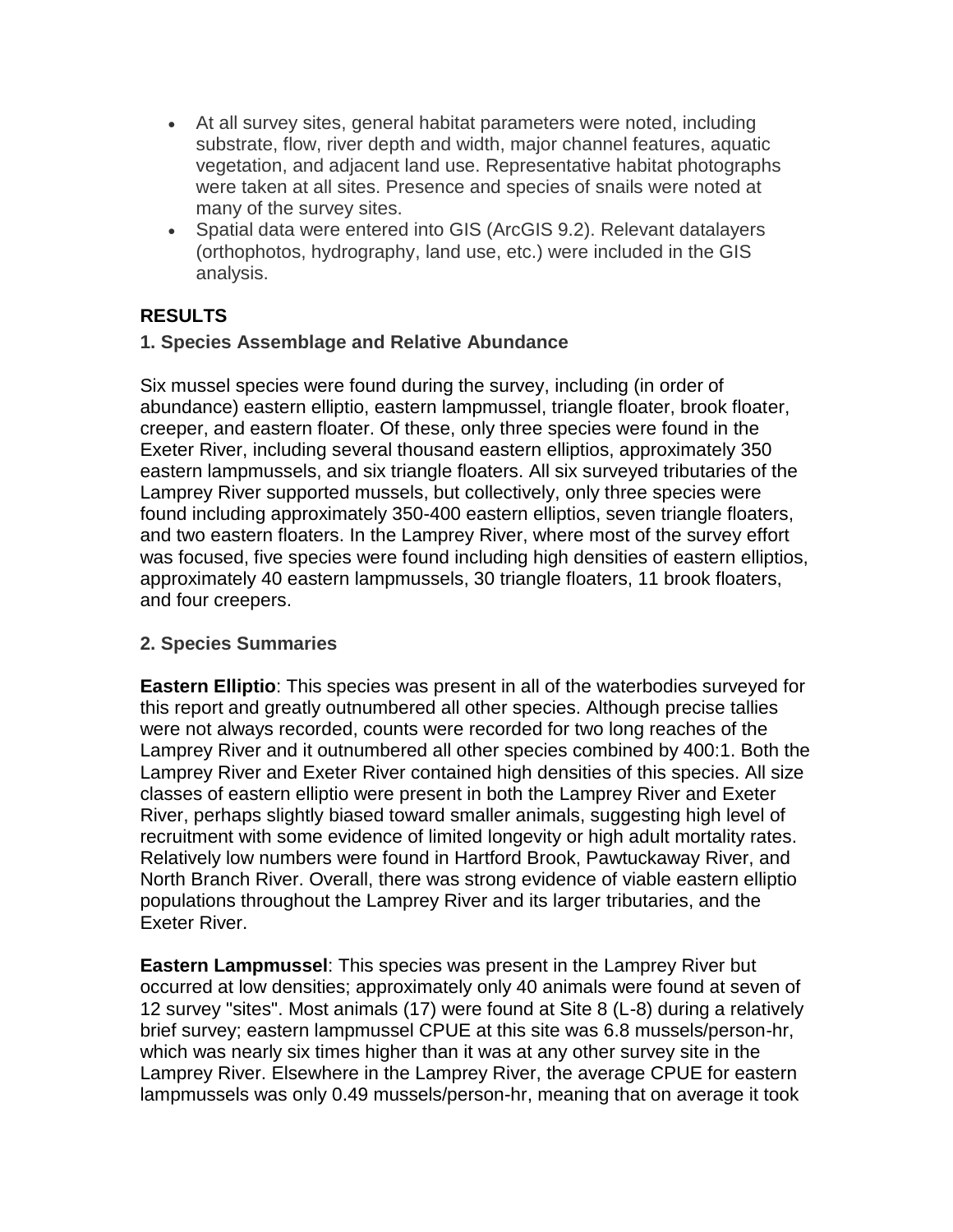approximately two hours to find a single eastern lampmussel. This species was not found in any of the Lamprey River's tributaries. The species was found at two of the six survey sites in the Exeter River, including approximately 300 animals at Site 2 (E-2) and 50 animals at Site 1 (E-1). Overall, the Lamprey River population may be in jeopardy because of low population densities; we found just one area where recruitment is likely occurring. The Exeter River population might be faring better based on relatively high densities in two of the survey sites.

**Triangle Floater**: The triangle floater was widely distributed in both the Lamprey River and Exeter River watersheds, but at very low densities. A total of only 30 was found in the Lamprey River, seven animals (combined) were found in four tributaries of the Lamprey River, and six live animals were found in the Exeter River. Most animals (15) were found at Site 8 (L-8) during a relatively brief survey; triangle floater CPUE at this site was 6.0 mussels/person-hr, which was nearly six times higher than it was at any other survey site in the Lamprey River. Elsewhere in the Lamprey River, the average CPUE for triangle floater was only 0.31 mussels/person-hr, meaning that on average it took more than three hours to find a single triangle floater. Except for the four live animals found at one site in the Piscassic River, live counts at other tributaries were either 0 or 1. Although evidence of recruitment was not observed (i.e., very small animals), most of the animals were "middle aged" and had fairly intact shells, and we provide no evidence of a geriatric population. At the site with highest triangle floater densities, average shell length was 46.8 mm (range: 41-52 mm). Overall, triangle floater populations in the Lamprey River and its tributaries, and in the Exeter River, may be in jeopardy based on low population densities and limited evidence of recruitment.

**Creeper**: Although not state-listed in New Hampshire, this may be the rarest freshwater mussel species in the Lamprey River based on results of our surveys. Only four live creepers were found in the mainstem Lamprey River, and none in the tributaries or in the Exeter River. Three creepers were found in the lowermost surveyed reach of the Lamprey River between Wiswall Dam and Wadleigh Falls Dam, for a CPUE of 0.18 mussels/hr for that survey reach. But for the Lamprey River alone, average CPUE was 0.02, meaning it took an average of 50 hours to find a single creeper. Overall, the creeper population is likely terminal in the Lamprey River; it is difficult to fathom any other outcome for such a low-density population unless they are concentrated in areas that we did not survey.

**Eastern Floater**: Only two eastern floaters were found during the survey, both in the North River. This species is almost always rare in streams and small rivers, but quite common in lakes and ponds. It can even tolerate eutrophic, man-made farm ponds. The species is probably stable in lakes and ponds in the watershed.

**Brook Floater**: We were unable to locate any brook floaters in the Exeter River, which further strengthens the conclusion that the species is extirpated from the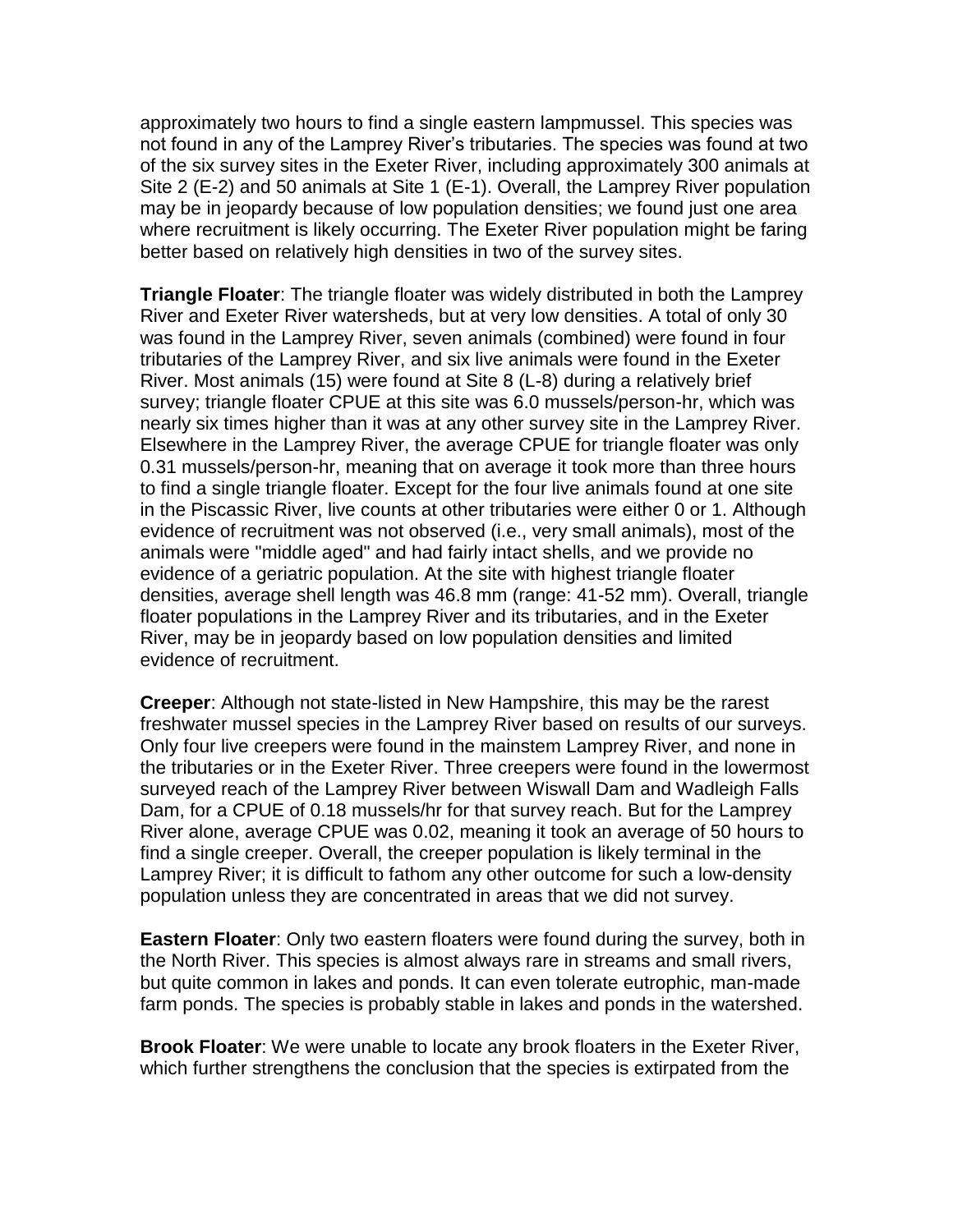watershed. We did not detect the species in any of the tributaries of the Lamprey River, nor did we observe suitable habitat in these streams.

Only 11 live brook floaters, and no shells, were found in the Lamprey River. Four animals were found in Lee and seven were found in Epping. The total survey effort for the Lamprey River was 72.3 hours of actual survey time, translating to a CPUE of 0.15 animals/person-hr, meaning that it took an average of 6.7 personhrs to find a single brook floater. The average shell length of the 11 brook floaters was 53.0 mm, with a range from 47.0-60.0 mm and a standard deviation of 4.48. There was no evidence of recruitment; the smallest/youngest animals found were probably at least 10 years old and toward the latter third of their expected lifespans. The shell condition index was 0.68, indicating moderate to severe levels of shell erosion. Both the demographic analysis and the shell condition analysis were hampered by low sample sizes; there were simply too few brook floaters for robust analyses.

Except for two brook floaters that were found within a few meters of each other at one site, nearly all of the brook floaters were isolated, separated by distances 100-1000s of meters despite often highly suitable habitats in intervening reaches. Although we found brook floaters further upstream and further downstream than had been documented in prior surveys, population densities were much lower. Overall, the likelihood of successful fertilization and recruitment seems very low for such a low-density population. We believe that the brook floater population in the Lamprey River is critically imperiled if not terminal.

Snails were generally not common in the stream habitats that we focused on. Only three species were routinely found, including *Ferrissia rivularis*, *Campeloma decisum*, and *Helisoma anceps*. The Chinese mystery snail (*Cipangopaludina chinensis*) was found in the Lamprey River upstream of the Route 125 Bridge; the "deadwater" sections of the Lamprey provide suitable habitat for this invasive species, but otherwise it primarily occurs in lakes and ponds.

#### **3. Habitat**

Most survey sites contained habitat that could support freshwater mussels, although habitat was least suitable and much more limited in smaller tributaries and high-gradient stream reaches. Brook floaters were found in areas with shallow depths (0.5-1.5 feet) and moderate water velocities, usually in areas with a combination of sand, gravel, and cobble substrates. This combination of habitat parameters was quite common in the reach between Bunker Pond and Epping and Lee Hook Road, although there were some long "deadwater" reaches that we consider unsuitable for brook floaters. In general, brook floaters were far less common, and more patchy, than we might have predicted based on available habitat.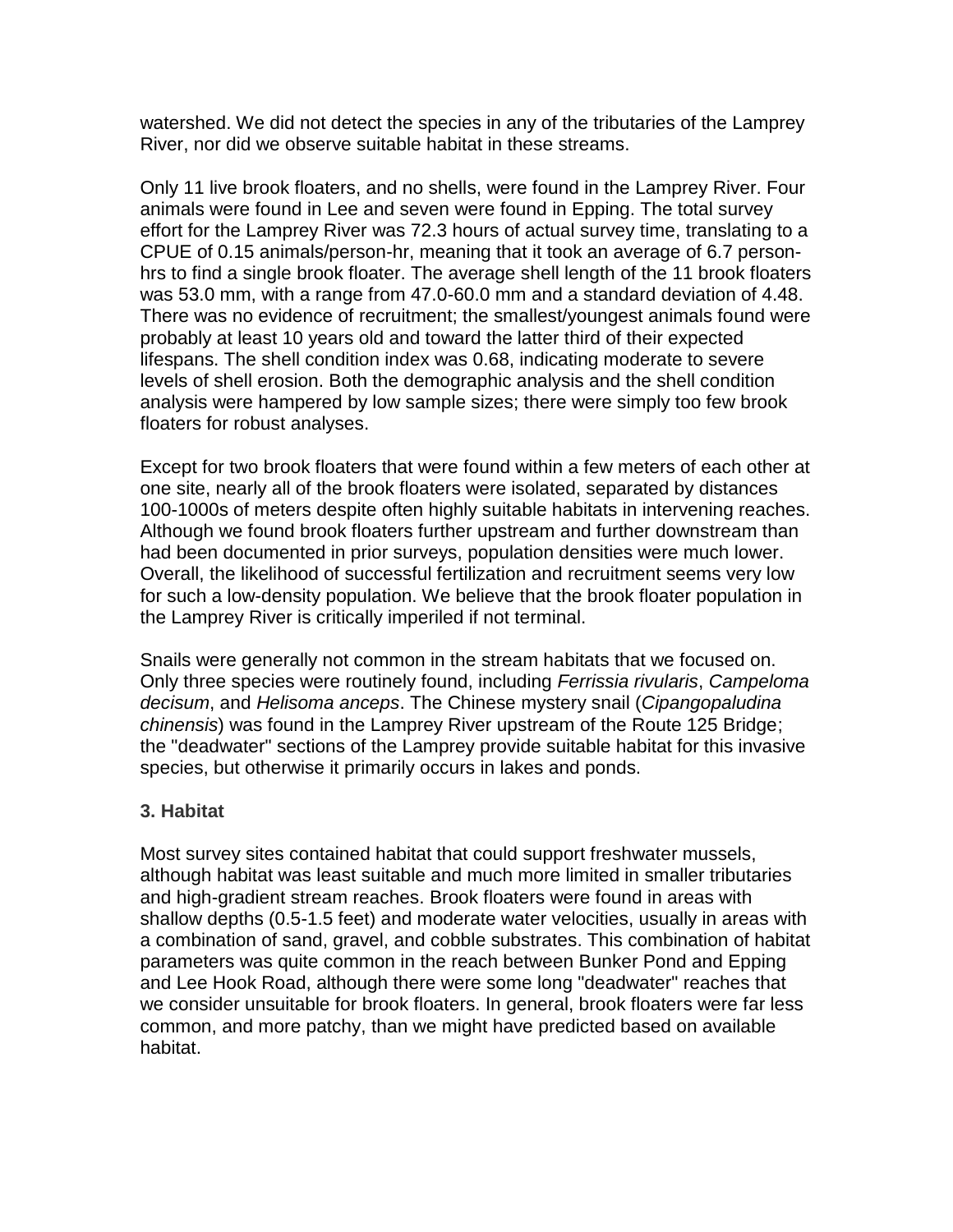We surveyed the entire distance between Route 125 and Route 87 in Epping and found isolated patches of suitable habitat but no live or dead brook floaters. We also surveyed approximately 25 percent of the distance between Route 87 and the Wadleigh Falls Dam, but the river throughout much of that reach was deep, with a low gradient, slow water velocities, extensive large woody debris, and substrate of unstable sands with clayey banks and occasional boulders. The reach between Lee Hook Road and the Wiswall Dam was not surveyed; the upstream part of that reach appears (from aerial photographs) to provide some suitable habitat, but the lower part of the reach appears to be mostly a deep impoundment; brook floaters have never been found in that reach. Very little habitat was found in the upper river upstream of the dam that creates Bunker Pond in Epping; a series of unsuitable impoundments, major road crossings, and nearby development seem to have eliminated potential habitat near the center of Raymond, and then the river becomes higher in gradient further upstream and naturally provides very little brook floater habitat.

Three 100-year floods have occurred in the Lamprey River in last five years. There were frequent signs of extensive flood "damage" including severely eroded banks, accumulation of tremendous amounts of large woody debris, and vast deposits of sand and fine gravel. One of the historic brook floater beds downstream of the Wadleigh Falls Dam appears to have been largely smothered by sand deposits up to 2-3 feet deep. Accumulations of large woody debris are acting as sediment traps, changing flow and substrate conditions in ways that are generally detrimental to brook floaters. It will probably take several years for the eroded riverbanks and stream channel to stabilize. Although some highly mobile, habitat-generalist species (e.g., eastern elliptio) might thrive in current conditions, recent flood damage has probably contributed to the possible demise of brook floaters in the Lamprey River. Also, the summer of 2010 was unusually dry and flow conditions were near historic lows (probably at 7Q10) and there was significant channel dewatering and silt accumulation in shallow, non-impounded, and free-flowing portions of the river. Both large floods and droughts can cause significant mussel mortality.

#### **DISCUSSION**

A total of five mussel species was found in the Lamprey River but four of these exhibit symptoms of non-viable populations. These symptoms include very low population densities, restricted distributions, and little or no evidence of recruitment (i.e., young animals). This survey did not cover every inch of the Lamprey River; long reaches were not surveyed and even the reaches that were surveyed were not surveyed in a manner that would be expected to locate every rare mussel. It is possible, although not likely, that significant mussel beds exist in areas that we did not survey. Nevertheless, results do indicate relative densities and give a reasonably good snapshot of distribution, and these results provide the basis for significant concern about the river's mussel fauna. We believe that the brook floater is now extirpated from the Exeter River.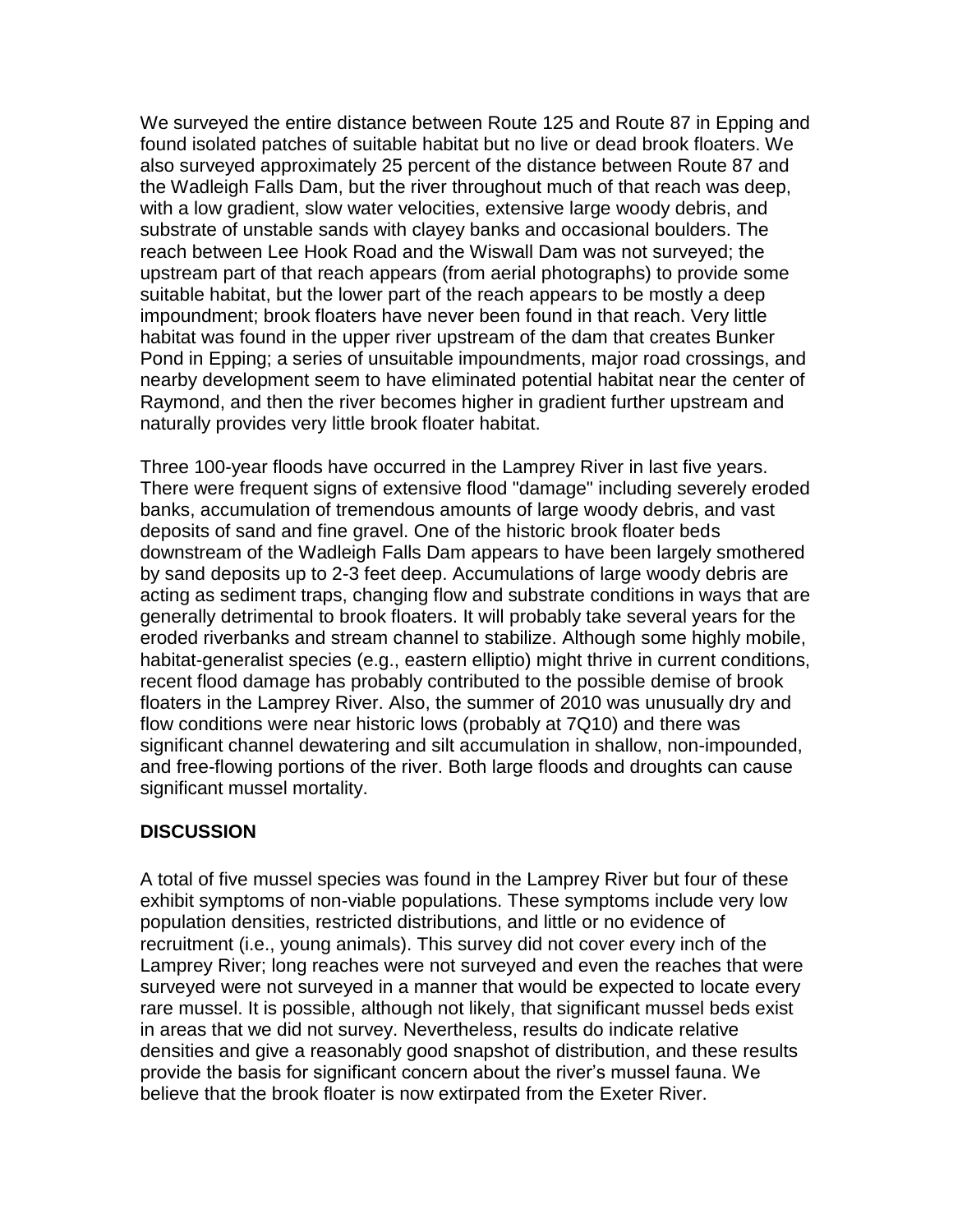Biodrawversity has studied brook floater populations in 27 rivers in New England, including four in New Hampshire, seven in Connecticut, six in Massachusetts, one in Vermont, and nine in Maine. Studies were generally conducted in using the same methods as the Lamprey River survey, allowing for comparisons of CPUE, demographics, shell condition, and spatial distribution. The Lamprey River contains one of the lowest density populations in New England; CPUE was fourth lowest among all the populations. The Lamprey River population is comprised mostly of middle-aged and older animals, with very little evidence of recruitment compared to other populations in New England. The shell condition index is high (e.g., highly eroded shells) compared to populations in most other rivers. Finally, the brook floater population exhibits a highly restricted distribution in the Lamprey River. Overall, the Lamprey River brook floater population may be one of 7-8 in New England that is terminal.

The status of the Lamprey River's brook floater population is especially dismaying because fairly high numbers of brook floaters were encountered during surveys in the 1990s. These file reports were provided by New Hampshire Fish and Game and the investigators were noted below (if known). Although it is sometimes hard to extract data out of older reports, the following results were obtained during surveys in the 1990s:

- 1993 (Cutko): Below Wadleigh Falls; 12 CPUE
- 1994 (Albright): Site designation confusing. Six "plots" or sites; sites 1-4 near Epping had a CPUE of 20.0 per hr.
- 1995 (Craig): Surveyed Albright's locations (1-3, Epping) found 20.6 CPUE.
- Two additional reports (author unknown): Site 4 (Epping)  $=$  5.6 CPUE, Wadleigh Falls = 9.1 CPUE.

Our survey effort more than tripled prior survey efforts, including a resurvey of all historic areas plus surveys in adjacent reaches, and resulted in a CPUE of only 0.15. Brook floaters do appear to occur in the same areas as they had before, but now exist at much lower numbers. The populations are now too small for quantitative monitoring.

### **RECOMMENDATIONS**

• Sometime in the next few years, if and when funding becomes available, we recommend a final brook floater survey in the Lamprey River that focuses specifically on the reaches where they are known to occur plus adjacent unsurveyed reaches. The goal should be to locate every brook floater within these reaches, and based on the outcome of the surveys, to consider moving isolated animals into the most optimal habitat, especially if brook floaters are concentrated in certain areas already. Details of this research and monitoring plan should be determined via discussions with